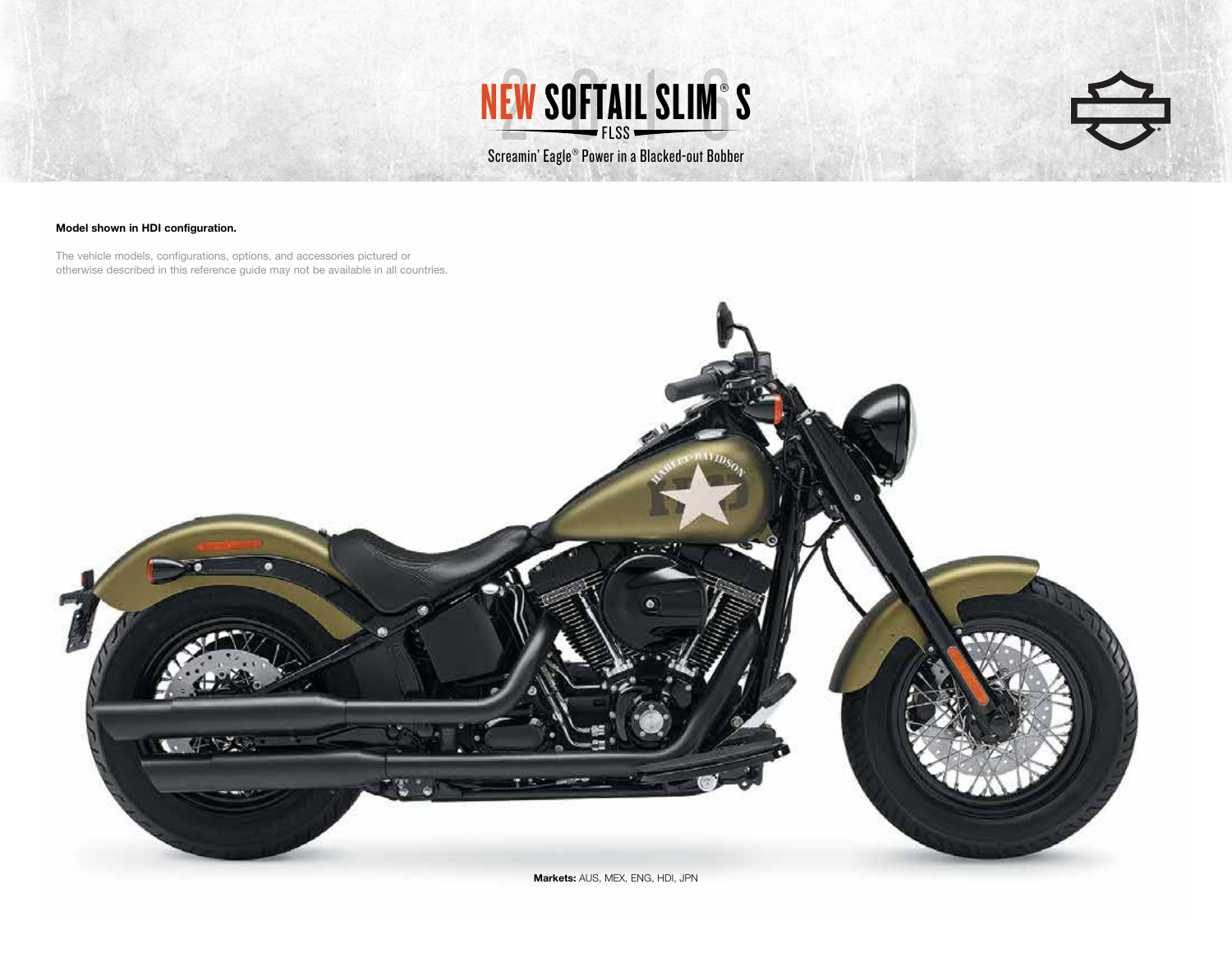

## **MODEL OVERVIEW**

The new Softail Slim® S motorcycle hits all the high notes with high-demand customer upgrades, high emotional appeal, and high trending design. Its new military inspired visuals, dark elements, and powerful engine upgrade make this a customer-relevant machine.

## **MODEL UNIQUE FEATURES**

### **Style**

- Military inspired graphics
- Black Steel Laced wheels
- Black fork slider covers, gloss black (maybe satin) fork lowers
- Gloss black axle nut covers
- Gloss black headlamp trim ring
- Gloss black engine, round black air cleaner backplate, filter and cover
- Fat Bob® fuel tank
- Black mirrors
- Black brake lever and hydraulic clutch assemblies
- Black triple clamp, riser and handlebar clamp
- Black over/under shotgun exhaust with CVO™ Softail® Deluxe mufflers
- Hardtail styling with hidden horizontal rear shocks

## **MODEL UNIQUE FEATURES** *(continued)*

## Fit

- Low-slung solo seat
- Hollywood handlebar
- Half-moon footboards

# Function

- Electronic cruise control, standard
- Hydraulic clutch
- Electronic throttle control
- Easy reach side stand and easy liftoff
- Tank-mounted electronic speedometer with odometer, time-of-day clock on odometer, dual tripmeter, RPM/ gear display, fuel gauge with low-fuel warning light and countdown feature, low-oil pressure indicator light, engine diagnostics readout, LED indicator lights, 6-speed indicator light
- Self-canceling turn signal controls
- Start, engine cutoff, left/right turn signals, horn, hi/low beam with flash-to-pass, odometer display toggle/trip switch and hazard lights hand controls
- Barrel key, tank console-mounted ignition; fork lock common with ignition key
- Electric power accessory connector under seat

## **MODEL UNIQUE FEATURES** *(continued)*

## **Performance**

- Rigid-mounted, Air-cooled, 1801 cc Screamin' Eagle® Twin Cam 110B™ engine
- Screamin' Eagle<sup>®</sup> Stage I high-flow air cleaner
- 6-Speed Cruise Drive<sup>®</sup> transmission
- Electronic Sequential Port Fuel Injection (ESPFI) with heated O2 sensors
- Anti-lock Braking System (ABS)<sup>1</sup>, standard
- Smart Security System<sup>2</sup> with proximity-based, hands-free security fob, standard

## **AVAILABLE OPTIONS**

- Engine Idle Temperature Management Strategy (EITMS) (dealer-activated)
- Paint color options including military inspired Olive Gold Denim

<sup>1</sup> Harley-Davidson's independent Anti-lock Braking System is designed to help you maintain control during braking events, especially those that happen in less than optimum conditions. Engineering and styling worked together to make sure the system is not only designed and carefully tested to work superbly, but that it is also engineered not to interfere with style. ABS is standard on all 2016 Softail<sup>®</sup> motorcycles.



<sup>2</sup> North America security system includes immobilizer; outside North America the security system includes immobilizer and siren.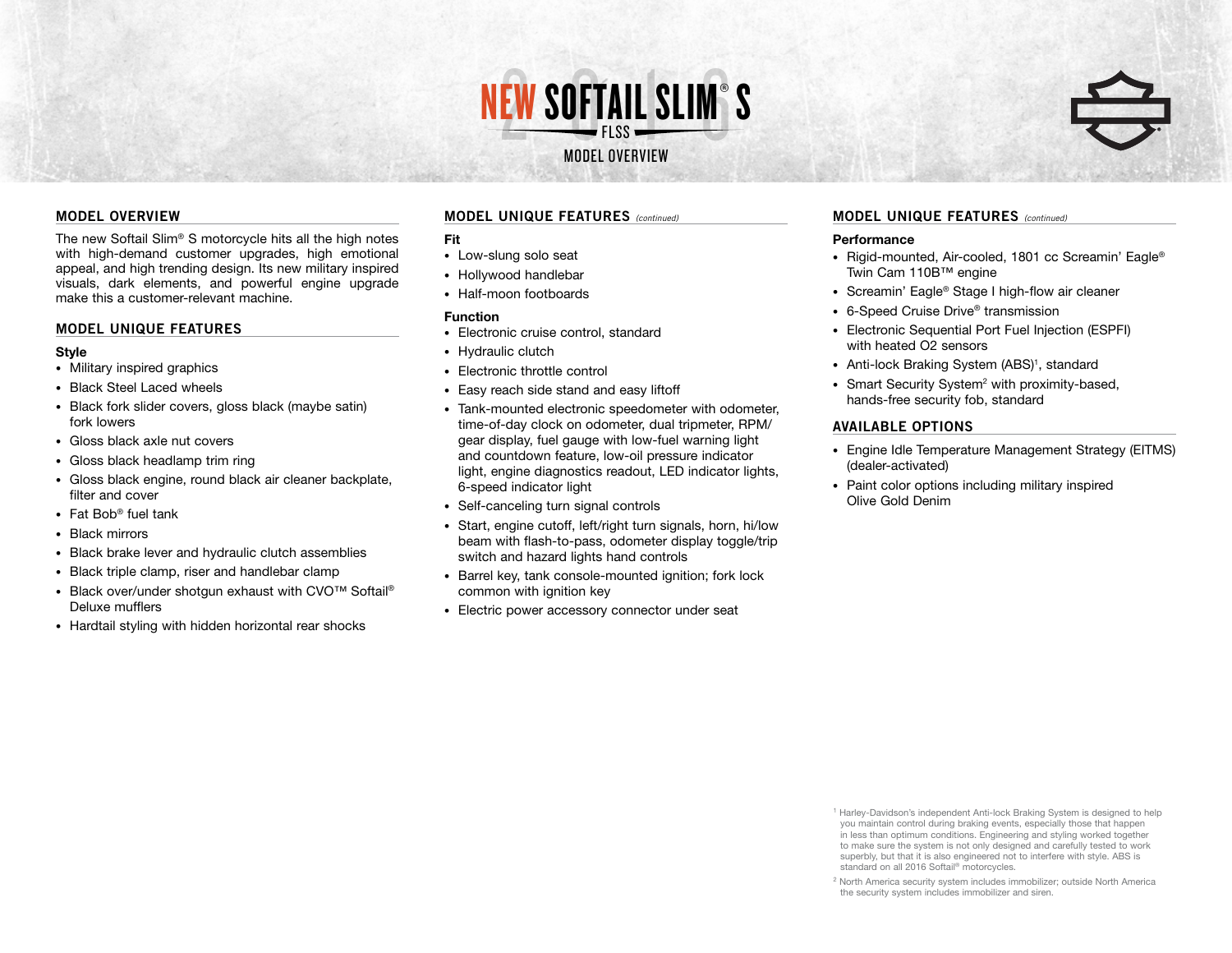



### Specifications apply to all available markets unless noted.

| <b>DIMENSIONS</b>                                                                                                                                               |                                                                                                                                                                |
|-----------------------------------------------------------------------------------------------------------------------------------------------------------------|----------------------------------------------------------------------------------------------------------------------------------------------------------------|
| Length                                                                                                                                                          | 2350 mm (92.5 in.),<br>2345 mm (92.3 in.) (JPN, MEX)                                                                                                           |
| <b>Overall Width</b>                                                                                                                                            | 990 mm (38.2 in.),<br>970 mm (38.2 in.) (JPN, MEX)                                                                                                             |
| <b>Overall Height</b>                                                                                                                                           | 1100 mm (43.3 in.),<br>1080 mm (42.5 in.) (JPN, MEX)                                                                                                           |
| Seat Height (unladen)                                                                                                                                           | 650 mm (25.6 in.),<br>665 mm (28.2 in.) (MEX)                                                                                                                  |
| Ground Clearance                                                                                                                                                | 115 mm $(4.5$ in.),<br>125 mm (4.9 in.) (JPN, MEX)                                                                                                             |
| Rake (steering head)                                                                                                                                            | $32.1^{\circ}$                                                                                                                                                 |
| Fork Angle                                                                                                                                                      | $31^\circ$                                                                                                                                                     |
| Trail                                                                                                                                                           | 147 mm (5.8 in.)                                                                                                                                               |
| Wheelbase                                                                                                                                                       | 1635 mm (64.4 in.)                                                                                                                                             |
| $\bullet$ Front - D402F<br>$\bullet$ Rear - D402                                                                                                                | Tires (Dunlop <sup>®</sup> Harley-Davidson® Series, bias blackwall front and rear):<br>MT90B16 72H<br>MU85B16 77H                                              |
| <b>Fuel Capacity</b><br>(warning light at approximately 3.4 L)                                                                                                  | 18.9 L (5 gal.)                                                                                                                                                |
| Oil Capacity (w/filter)                                                                                                                                         | 3.3 L $(3.5 \text{ qts.})$                                                                                                                                     |
| Transmission Capacity                                                                                                                                           | .95 L $(1$ qt.)                                                                                                                                                |
| Primary Chain<br>Case Capacity                                                                                                                                  | .95 L $(1$ qt.)                                                                                                                                                |
| Weight:<br>• As Shipped<br>• In Running Order<br>• Gross Vehicle<br><b>Weight Rating</b><br>• Gross Axle<br>Weight Rating:<br>$\bullet$ Front<br>$\bullet$ Rear | 308 kg (679 lbs.),<br>309 kg (682 lbs.) (MEX)<br>321 kg (708 lbs.),<br>323 kg (712 lbs.) (MEX)<br>526 kg (1160 lbs.)<br>195 kg (430 lbs.)<br>331 kg (730 lbs.) |
| <b>ENGINE</b>                                                                                                                                                   |                                                                                                                                                                |
| Engine                                                                                                                                                          | Air-cooled, Twin Cam 110B™                                                                                                                                     |
| Valves                                                                                                                                                          | Pushrod-operated, overhead valves<br>with hydraulic, self-adjusting lifters;                                                                                   |

|                          | with hydraulic, self-adjusting lif<br>two valves per cylinder |
|--------------------------|---------------------------------------------------------------|
| Bore x Stroke            | 101.6 mm x 111.1 mm<br>(4 in. x 4.374 in.)                    |
| Displacement             | 1801 cc (110 cu. in.)                                         |
| <b>Compression Ratio</b> | 9.5:1<br>$9.2:1$ (JPN)                                        |

| <b>ENGINE</b> (continued)                                                                                    |                                                                                                                                          |
|--------------------------------------------------------------------------------------------------------------|------------------------------------------------------------------------------------------------------------------------------------------|
| Fuel System <sup>2</sup>                                                                                     | Electronic Sequential Port Fuel Injection<br>(ESPFI)                                                                                     |
| Air Cleaner                                                                                                  | Stage 1 intake with fiberglass media,<br>washable element                                                                                |
| <b>Lubrication System</b>                                                                                    | Pressurized, dry-sump                                                                                                                    |
| <b>DRIVETRAIN</b>                                                                                            |                                                                                                                                          |
| <b>Primary Drive</b>                                                                                         | Chain, 34/46 ratio                                                                                                                       |
| <b>Final Drive</b>                                                                                           | Belt, 32/66 ratio                                                                                                                        |
| Clutch                                                                                                       | Hydraulically actuated, 9-plate wet,<br>with high-performance spring                                                                     |
| Transmission                                                                                                 | 6-Speed Cruise Drive®                                                                                                                    |
| Gear Ratios (overall):<br>$\bullet$ 1st<br>$\bullet$ 2nd<br>$\bullet$ 3rd<br>• 4th<br>• 5th<br>$\bullet$ 6th | 9.311<br>6.454<br>4.793<br>3.882<br>3.307<br>2.79                                                                                        |
| <b>CHASSIS</b>                                                                                               |                                                                                                                                          |
| Frame                                                                                                        | Mild steel tubular frame; rectangular<br>section backbone; stamped, cast,<br>and forged junctions; forged fender<br>supports; MIG welded |
| Swingarm                                                                                                     | Mild steel, round tube sections,<br>forged junctions; MIG welded                                                                         |
| <b>Front Forks</b>                                                                                           | 41.3 mm telescopic, "beer can" covers                                                                                                    |
| <b>Rear Shocks</b>                                                                                           | Hidden, horizontal-mounted, coil-over                                                                                                    |
| Wheels <sup>3</sup> :<br>$\bullet$ Front<br>$\bullet$ Rear                                                   | <b>Black Steel Laced</b><br>16 in. x 3 in. (406 mm x 76 mm)<br>16 in. x 3 in. (406 mm x 76 mm)                                           |
| Brakes:<br>• Caliper Type<br>• Rotor Type<br>(diameter x width):<br>$\bullet$ Front                          | 4-piston front and 2-piston rear<br>Black, Split 7-spoke floating rotors<br><b>300 mm x 5 mm</b> (11.8 in. x 0.2 in.)                    |
| $\bullet$ Rear<br>• Anti-lock Braking<br>System                                                              | 292 mm x 5.8 mm (11.5 in. x 0.23 in.)<br>Standard                                                                                        |
| <b>Suspension Travel:</b><br>• Front Wheel                                                                   | 130 mm (5.1 in.)                                                                                                                         |

86 mm (3.4 in.)

• Rear Wheel

| $-111$ $011111111000$                                        |                                                                                                                                                                                          |  |  |  |
|--------------------------------------------------------------|------------------------------------------------------------------------------------------------------------------------------------------------------------------------------------------|--|--|--|
| Engine Torque <sup>4</sup> :<br>• JPN (per EEC/95/1)         | 145 Nm (106.9 ft-lb) @ 4000 RPM<br>129 Nm (95.1 ft-lb) @ 3496 RPM                                                                                                                        |  |  |  |
| Lean Angle (per J1168):<br>$\bullet$ Right<br>$\bullet$ Left | $24^\circ$<br>$24.9^\circ$                                                                                                                                                               |  |  |  |
| Fuel Economy <sup>5</sup><br>(EPA urban/highway test)        | 5.5 L/100 km $(43 \text{ m})$                                                                                                                                                            |  |  |  |
| <b>ELECTRIC</b>                                              |                                                                                                                                                                                          |  |  |  |
| Battery (per Battery Council<br>International Rating)        | Sealed, maintenance-free, 12V,<br>19-amp/hour, 315 cca                                                                                                                                   |  |  |  |
| Charging                                                     | Three-phase, 38-amp system (439W @<br>13V, 2000 RPM, 489W max power @ 13V)                                                                                                               |  |  |  |
| Starting                                                     | 1.2 kW electric with solenoid shift<br>starter motor engagement                                                                                                                          |  |  |  |
| Lights (as per country regulation):                          |                                                                                                                                                                                          |  |  |  |
| • Headlamp<br>(Quartz Halogen)<br>• Indicator Lamps          | 55-watt low beam,<br>60-watt high beam<br>High beam, neutral, low oil pressure,<br>turn signals, engine diagnostics,<br>security system <sup>6</sup> , 6-speed, low fuel<br>warning, ABS |  |  |  |
| <u>WARRANTY</u>                                              |                                                                                                                                                                                          |  |  |  |
| Marrantu                                                     | $24$ months <i>(interimal mileage)</i>                                                                                                                                                   |  |  |  |

**PERFORMANCE**

Warranty 24 months *(unlimited mileage)* Service Interval<sup>7</sup> First 1600 km (1000 miles), every 8000 km (5000 miles) thereafter

<sup>1</sup> Vehicles depicted may differ from vehicles manufactured and delivered. Specifications and prices listed may differ from specifications and prices of vehicles manufactured and delivered. All product descriptions (including depictions, specifications, dimensions, measurements, ratings and competitive comparisons) are based on available information at the time of publication. Although such descriptions are believed correct, errors and changes can occur and complete accuracy cannot be guaranteed. Harley-Davidson may make changes at any time to prices and specifications, and may change or discontinue models, without notice and without incurring any obligation. Attention: Vehicles in the configurations shown and many of the accessories described in this catalog may not be available for sale or use in some locations. Please check with your dealer for complete product details and the latest information. All models feature 6-speed transmission (V-Rod® models and Sportster® models are 5-speed) and carbon fiber belt final<br>drive; multi-plate clutch with diaphragm spring in oil bath; and 2-year unlimited mileage warranty.

- 
- 2 Recommended 91 octane or higher fuel  $(\hat{R}+M)/2$ .<br><sup>2</sup> Standard and optional wheels may vary by country and region.<br><sup>4</sup> Values shown are nominal. Performance may vary by country and region.<br><sup>5</sup> The combined fuel economy highway values. Fuel economy estimates are derived from US EPA exhaust emission certification data on a sample motorcycle from the corresponding family under ideal laboratory conditions. Your actual fuel economy will vary depending on your personal riding habits, road and driving conditions, vehicle condition and maintenance, tire pressure, vehicle configuration (parts and

6 North America security system includes immobilizer; outside North America the security system<br>includes immobilizer and siren.

 $\frac{7}{1}$  Inspections of certain systems and components are required at 4000 km (2500 mile) intervals. See Owner's Manual for full details.